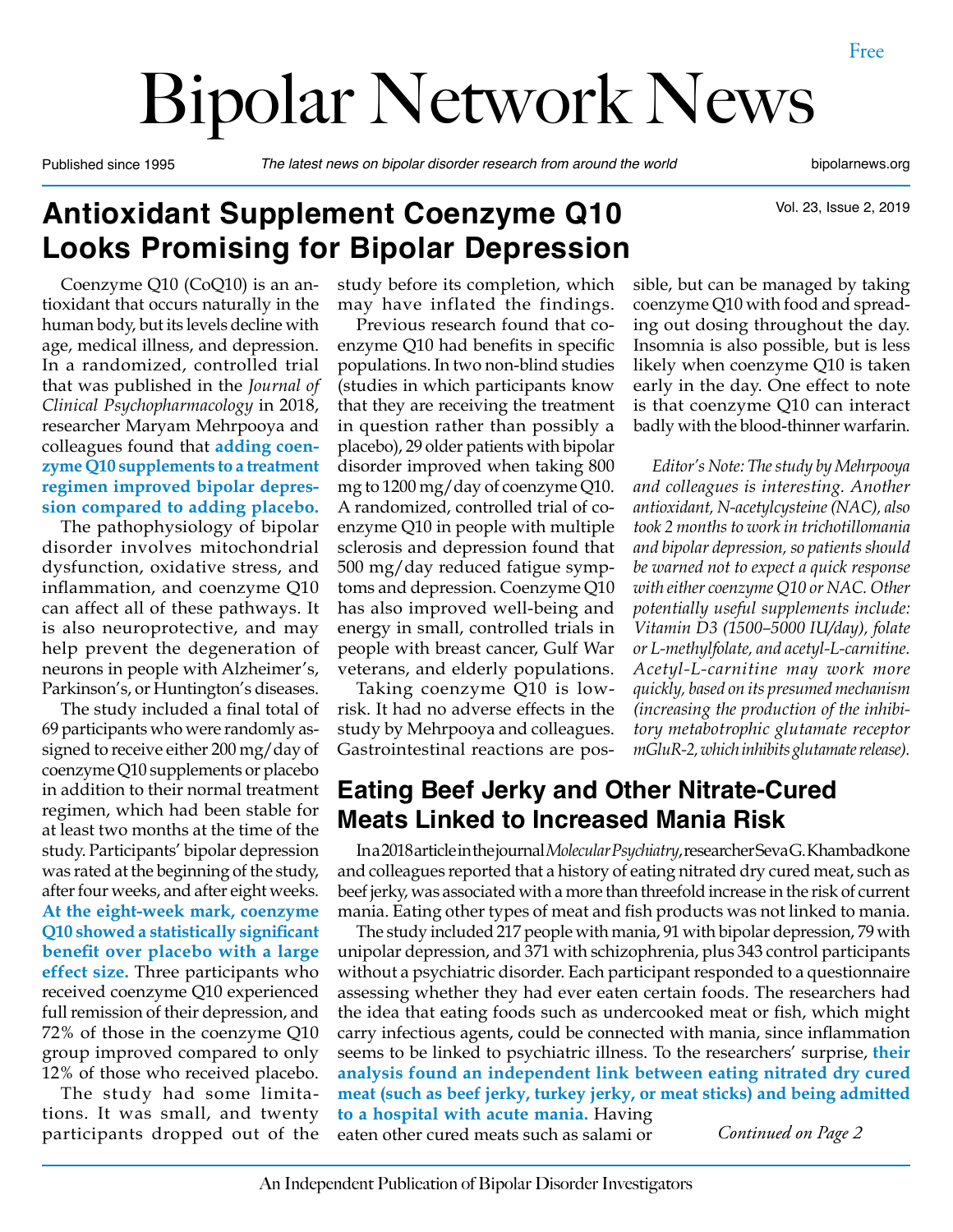### **Prenatal Prevention of Psychiatric Illness with Nutritional Supplements**

In a 2018 article in the *American Journal of Psychiatry*, researcher Robert Freedman and colleagues shared the results of a systematic review of data on nutritional supplements during pregnancy for the primary prevention of psychiatric illness in the child. Freedman and colleagues concluded that the evidence is robust that prenatal **folic acid** supplementation plus multivitamins not only can prevent birth defects such as cleft palate, spina bifida, and microcephaly, but also social withdrawal, decreased attention, and aggression at age 18

#### Bipolar Network News bipolarnews.org

**Editor-in-Chief**: Robert M. Post, MD **Managing Editor**: Moira McCauley

The *BNN* is published 4–6 times a year by investigators working with patients with bipolar disorder to better understand the long-term course of illness. The newsletter is available free of charge to all who request it.

Although the editors of the *BNN* have made every effort to report accurate information, much of the work detailed here is in abstract or pre-publication form, and therefore cannot be taken as verified data. The *BNN* can thus assume no liability for errors of fact or omission, or lack of balance. Patients should consult with their physicians, and physicians with the published literature, before making any treatment decisions based on information given in this issue or in any issue of the *BNN*.

Dr. Post has consulted on behalf of drug companies including Abbott, Astra Zeneca, Bristol-Myers Squibb, Glaxo-SmithKline, Jansen, and Pfizer.

The opinions expressed in the BNN are solely those of Dr. Post, and do not represent the views of any scientific entity or foundation.

Send any comments or suggestions to: mccauleybcn@gmail.com

**BNN** 5415 W. Cedar Lane Suite 201B Bethesda, MD 20814

To subscribe or unsubscribe, see our website or email us at:

**info@bipolarnews.org**.

Note that we do not accept requests to subscribe friends or family members. Please have them contact us directly.

months. They wrote, "Supplements of up to 4 mg [of folic acid] before 12 weeks gestation have been found to be safe and effective."

The effects of **omega-3 fatty acid**  supplementation depended on when the supplements were taken. Taking omega-3 fatty acid supplements early in pregnancy was linked to an increase in schizophrenia and more symptoms of attention deficit hyperactivity disorder (ADHD) in the offspring. However, supplementation after 20 weeks of pregnancy decreased preterm delivery, low birth weight, and asthma.

As of 2017, **choline** supplementation during pregnancy is recommended by the American Medical Association. Their recommendation is based on research in which the choline precursor phosphatidylcholine (5,000-6,300 mg/ day) was given to mothers beginning in the 18th week of pregnancy and continued in the newborn for two weeks to three months after birth in the form of 100mg of liquid phosphatidylcholine. This supplementation regimen normalized the P50 auditory evoked potential, a measure of inhibitory sensory gating that is abnormal in patients with schizophrenia and bipolar disorder and infants whose parents had psychosis, depression, or smoked (all risk factors for a later diagnosis of schizophrenia).

Healthy individuals show a reduced response to an auditory cue when it is repeated 50 milliseconds after the initial cue. In people with schizophrenia, response to the repeated cue is not suppressed. Not only did the P50 auditory evoked potential normalize with phosphatidylcholine supplementation, but at 3.5 years of age, those who received phosphatidylcholine supplements in utero and as newborns had fewer problems with attention and social interactions. The findings were even more robust in those with the CHRNA7 genotype (a genetic variation in the alpha 7 nicotinic receptor), which is a risk factor for schizophrenia.

Supplementation with **vitamins A and D** during gestation also decreased the risk for schizophrenia and autism spectrum disorders in offspring. Recommendations include Vitamin D at doses of 600 to 4,000 IU for pregnant mothers and 400 to 1,000 IU for infants. Because of potential toxicity, vitamin A should be limited to 8,000 units from diet and supplements combined. (Supplements typically contain 2,500 units.)

While there are some methodological limitations to the findings, Freedman and colleagues conclude, "As part of comprehensive maternal and fetal care, prenatal nutrient interventions should be further considered as uniquely effective first steps in decreasing risk for future psychiatric and other illnesses in newborn children."

*Editor's Note: Given the high risk of psychiatric illness (74%) in the offspring of a parent with bipolar disorder and the finding of abnormal P50 auditory evoked potential in patients with bipolar disorder, the recommended nutritional supplements should be given special consideration during gestation of a child who has a parent with bipolar disorder. According to the 2018 article by Freedman and colleagues, this would include folate, phosphatidylcholine, vitamin A and vitamin D.*

# **Nitrated Meats Linked To Mania Risk (cont.)**

#### *Continued from Page 1*

prosciutto was not linked to mania, nor was having eaten any other food.

Following these findings, Khambadkone and colleagues designed a study in which rats were given meat with added nitrate. The rats showed hyperactivity that resembled human mania, alterations in brain pathways that have been linked to bipolar disorder, and changes to gut microbes.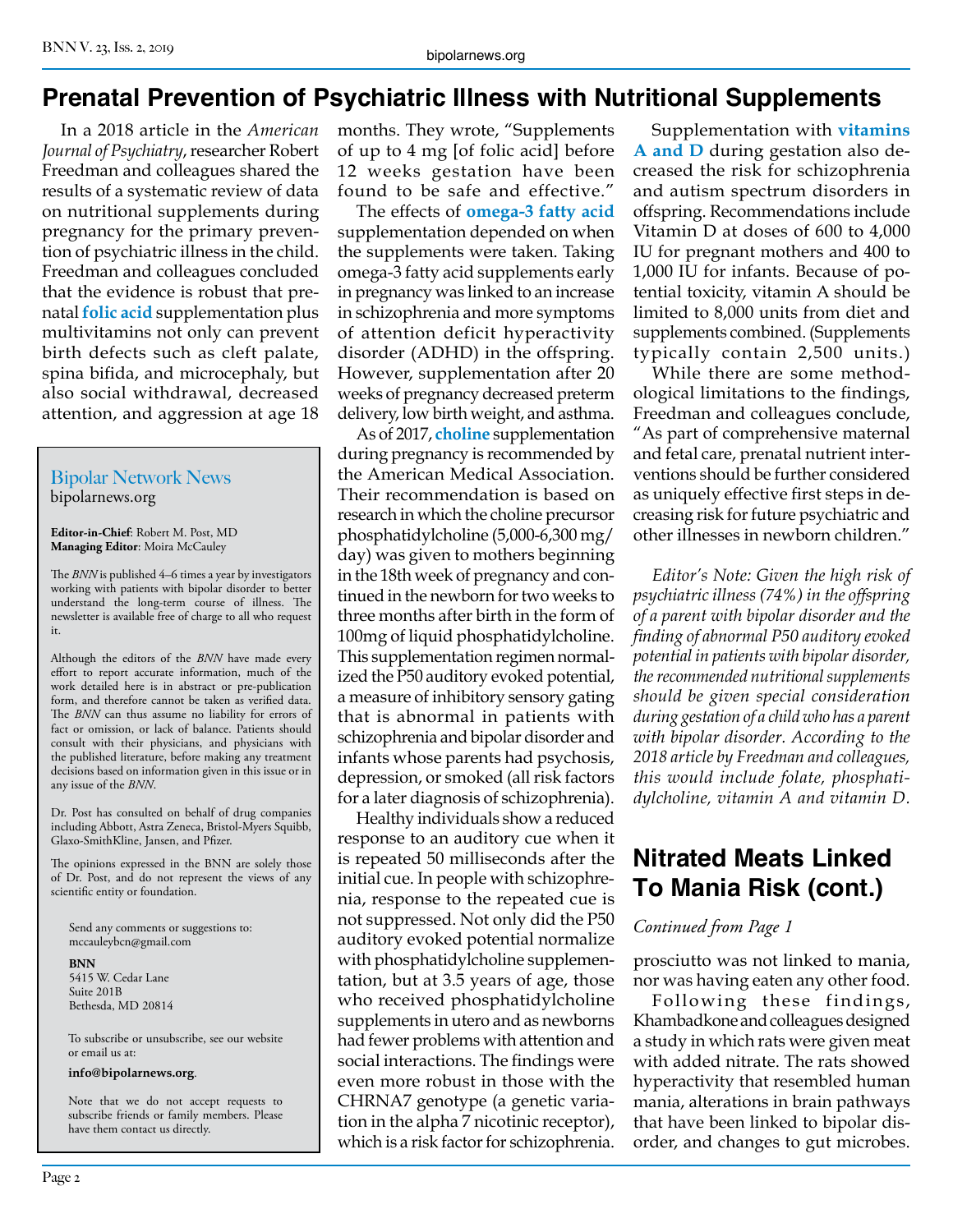#### **Preventing Illness in the Offspring of a Parent with Bipolar Disorder**

A 2018 article by researcher Robert Freedman and colleagues in the *American Journal of Psychiatry* (described at left) reported that prenatal nutritional supplements can reduce mental illness in at-risk offspring. The article made a good case for supplementation with folate, phosphatidylcholine, and vitamins A and D.

Here we describe some additional ways to minimize risk of mental illness in children who are at risk for bipolar disorder or other mental illnesses.

Some efforts at prevention can begin even before a child is conceived. Avoiding smoking or drinking alcohol and maintaining a nutritious diet to prevent inflammation and excessive weight gain before conception could reduce adverse epigenetic effects on the offspring. Epigenetics refers to environmental influences on gene transcription. The impact of life experiences such as a mother or father's substance use is not registered in their child's DNA sequence, but can influence the structure of the child's DNA or its packaging.

Maternal good health and wellbeing during pregnancy has also been shown to improve neonatal health and functioning.

Once a child is born, they can be encouraged in healthy habits, including a nutritious diet, good sleeping habits, regular vigorous exercise, and mindfulness/meditation training (which pediatric psychiatrist James Hudziak has suggested should be universal).

**For a child who is beginning to develop mood or behavioral symptoms, more intensive intervention may be prudent. Research supports the effectiveness of family interventions such as family-focused therapy (FFT) for youth with depression, cyclothymia, or bipolar disorder not otherwise specified (BP-NOS) and a family history of bipolar disorder.** Researcher David J. Miklowitz described the effects of

this intervention in a 2013 article in the *Journal of the American Academy of Child and Adolescent Psychiatry*.

Depression in children 3 to 6 years of age is as common as depression in older children (with rates around 1–2%), and robust improvements have been observed when families engage in parent child interaction therapy (PCIT) with a focus on emotional development. In PCIT, parents are coached while interacting with their children and encouraged to establish warm interactions while setting appropriate limits. In a study by Joan L. Luby and colleagues published in the *American Journal of Psychiatry* in 2018, using PCIT modified to include an emotional development component improved depression and associated symptoms in children aged 3 to 11, and it also improved mothers' mood and behavior.

**Data on nutritional supplements for children as an active intervention for early psychiatric symptoms are less well delineated, but deserve consideration.** Many ill children have low vitamin D or an outright deficiency, and one study found that vitamin D supplementation improved behavior. The antioxidant N-acetylcysteine (NAC) improves depression and anxiety in adults and irritability in children with autism (at 2,700mg/day). It is also effective in a variety of habitrelated and substance abuse disorders. Dosing for a child at risk for psychiatric illness might begin with 500mg/ day and increase 500mg/week to a maximum of about 2,500–3000mg/day.

For children who face some trauma or adversity such as abuse or neglect, acetyl-L-carnitine (ACL) might be considered. ACL is low in depressed adults who had an early onset of their depression and in those with a history of abuse in childhood. There is evidence that ACL improves depression in adults. In animal models of depression, ACL works faster than antidepressants and has an epigenetic

mechanism that rapidly normalizes low levels of the metabotrophic glutamate receptor mGluR-2, which decrease with stress, allowing too much release of the neurotransmitter glutamate.

**For children with bipolar not otherwise specified (BP-NOS), more traditional medications might be contemplated in addition to familyfocused therapy.** High on the list would be the antipsychotic lurasidone, which is now approved by the US Food and Drug Administration for bipolar depression in 10- to 17-year-olds. Anticonvulsants such as lamotrigine or oxcarbazepine (and valproate in boys only) might also be considered, as well as lithium. Lithium should be given strong consideration if there is a family history of bipolar disorder, and especially if there is a family history of responsiveness to lithium. BP-NOS can be difficult to stabilize, and 35-50% of those diagnosed with it convert to a diagnosis of bipolar I or II after several years of follow up, especially if there is a family history of bipolar disorder.

Ideally, treating risk factors and/or early symptoms of psychiatric illness would prevent the development of full-blown illness. Efforts at prevention might be most important in a child with a parent who had an early onset of bipolar disorder, as this is an additional risk factor for early-onset illness in the child. Further risk factors for earlyonset illness are: 1) a loaded family history in parents and grandparents, not only of bipolar disorder but also of depression, suicide attempts, alcohol abuse or substance abuse, and 2) experiencing verbal, physical, or sexual abuse in childhood. Another risk factor is the family living in the US (as opposed to Europe), where a quarter of those who develop bipolar disorder do so prior to age 13, and two-thirds prior to age 18.

The data are striking that early comprehensive intervention after a first or

*Continued on Page 4*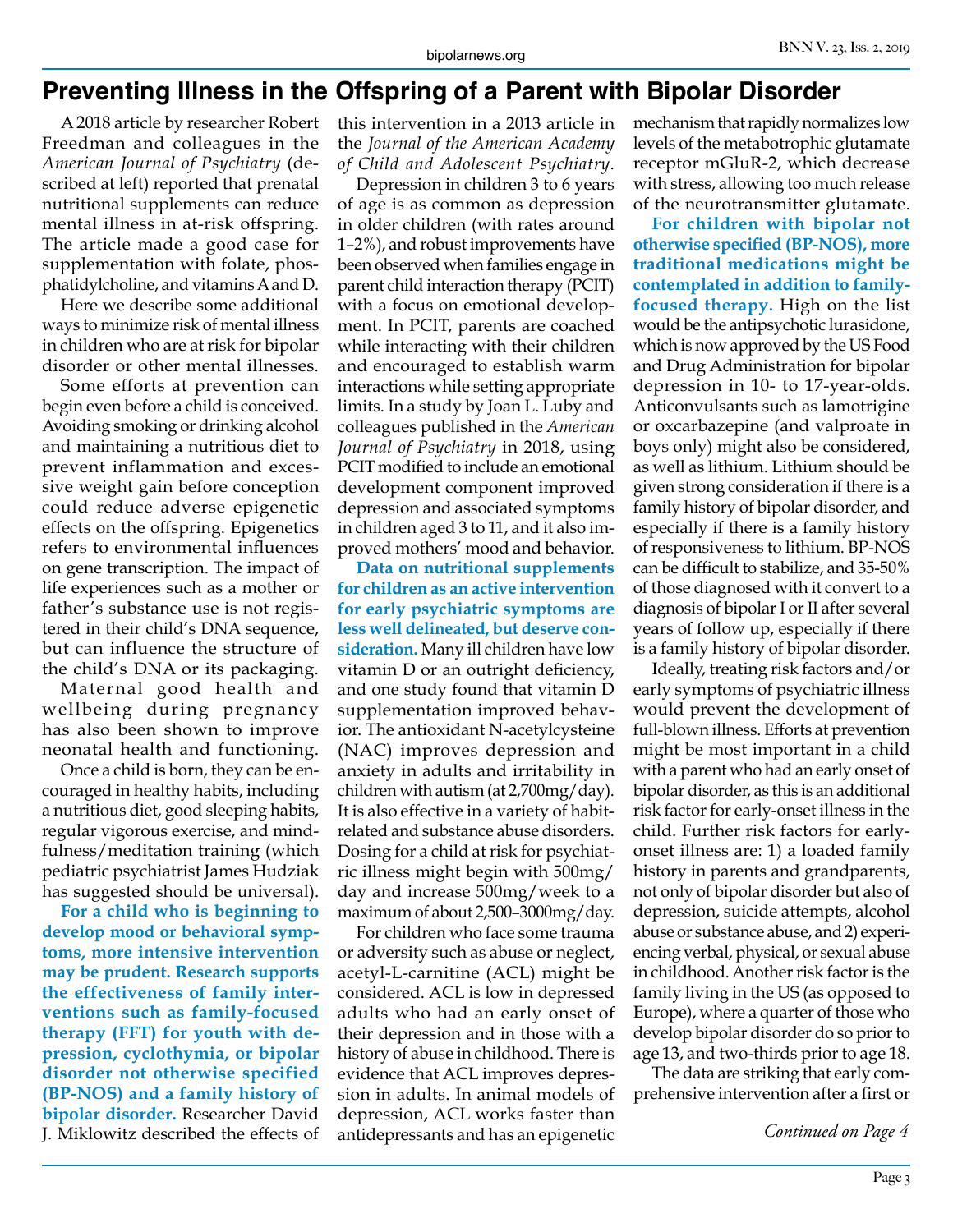## **Meta-Analysis Finds Omega-3 Fatty Acids Do Not Reduce Cardiovascular Disease Risk**

In a 2018 meta-analysis published in the journal *JAMA Cardiology*, researcher Theingi Aung and colleagues found that **across 10 studies including a total of 77,197 participants, omega-3 fatty acid supplementation did not reduce risk of coronary heart disease in people at high risk.** This newer finding conflicts with a 2017 advisory from the American Heart Association that suggested omega-3 fatty acid supplementation might prevent cardiovascular disease.

**When it comes to mood disorders, it has been similarly difficult to pin down whether omega-3 fatty acids are helpful.** Data on omega-3 fatty acid supplements for the prevention of depression have been ambiguous, with small numbers of studies and variations in study design that make it difficult to draw strong conclusions about whether these supplements can improve or prevent depression.

A 2016 systematic review by Paola Bozzatello and colleagues in the *Journal of Clinical Psychiatry* found only seven studies of omega-3 fatty acid supplementation in bipolar disorder. The studies had small sample sizes and widely varying dosage parameters, so the evidence that can be drawn from them is not strong, but the review did find a modest benefit on bipolar depression (but not mania) when omega-3 fatty acids were added to a treatment regimen, compared to treatment as usual.

The same review found that studies of omega-3 fatty acid supplementation in unipolar depression also varied widely, and thus it was difficult to draw inferences from them. Some metaanalyses found no benefit to omega-3 fatty acid supplementation, while others suggested that omega-3s could improve depression. The review found that the type of omega-3 fatty acids used might matter. Supplementation with EPA seemed to improve depression more than supplementation with DHA. The review also cited a 2014 comprehensive meta-analysis by Giuseppe Grosso and colleagues in the journal *PLoS One* that analyzed the findings from 19 studies in people with depression or depressive symptoms. Grosso and colleagues found that people with more severe depression seemed to benefit more from omega-3s.

# **Immune Benefits of Eating Cranberries**

Decades ago, researchers found that a compound in cranberries called proanthocyanidins (PACs) helps prevent bacteria from sticking to the urinary tract, so they are unable to multiply and cause infections. More recently, **researchers have explored whether cranberries can protect against other bacterial infections, reducing the need for antibiotics.** Overuse of antibiotics is leading to a worldwide problem of antibiotic resistance, in which even simple infections may no longer respond to antibiotics. Consuming cranberries also seems to suppress the bacteria that causes stomach ulcers.

Cranberries have other benefits. They are full of antioxidants, which help to lower oxidative stress and inflammation and boost the immune system. These effects are helpful in preventing bacterial infections, but they also improve heart health. Antioxidants can reduce the oxidation of LDL ("bad") cholesterol while increasing HDL ("good") cholesterol. They also keep arteries flexible. These effects all reduce risk factors for heart disease.

# **Preventing Illness in Children at High Risk for Bipolar Disorder (cont.)**

#### *Continued from Page 3*

second manic episode in adolescents or adults reduces episode recurrences compared to treatment as usual. **Comprehensive intervention includes psychotherapy, psycho-education, mood charting, and pharmacotherapy**. The randomized intervention described by researcher Lars V. Kessing and colleagues in a 2013 article in the *British Journal of Psychiatry* lasted two years, but the benefits continued over the subsequent four years, indicating that early intervention could greatly improve the trajectory of the illness over a period of six years.

Stopping the transgenerational transmission of psychiatric illness with comprehensive therapeutic intervention might be taken on as a goal for each family with children at high risk, even if data for the effectiveness of prevention strategies are not ironclad. This would meet an accepted standard for evidence-based medicine: when

direct gold-standard evidence is lacking, physicians and families need to go with the next-best data available, especially when treatment options are safe and the likely outcomes of untreated illness are serious or even disastrous.

Until early intervention studies in children with early signs of psychiatric illness or those who are at high risk for psychiatric illness prove otherwise, families and physicians would be justified in presuming that the robust data from Kessing's study would also apply to these younger patients. Early intervention studies in young people with schizophrenia have been conducted over the past two decades, and it is too bad that there have been few efforts to conduct these for bipolar and related disorders. Parents whose own bipolar illness started early and/or was compounded by other psychiatric illnesses could thus reasonably consider intervening early in their child in an effort to minimize the risk of later serious psychiatric illness.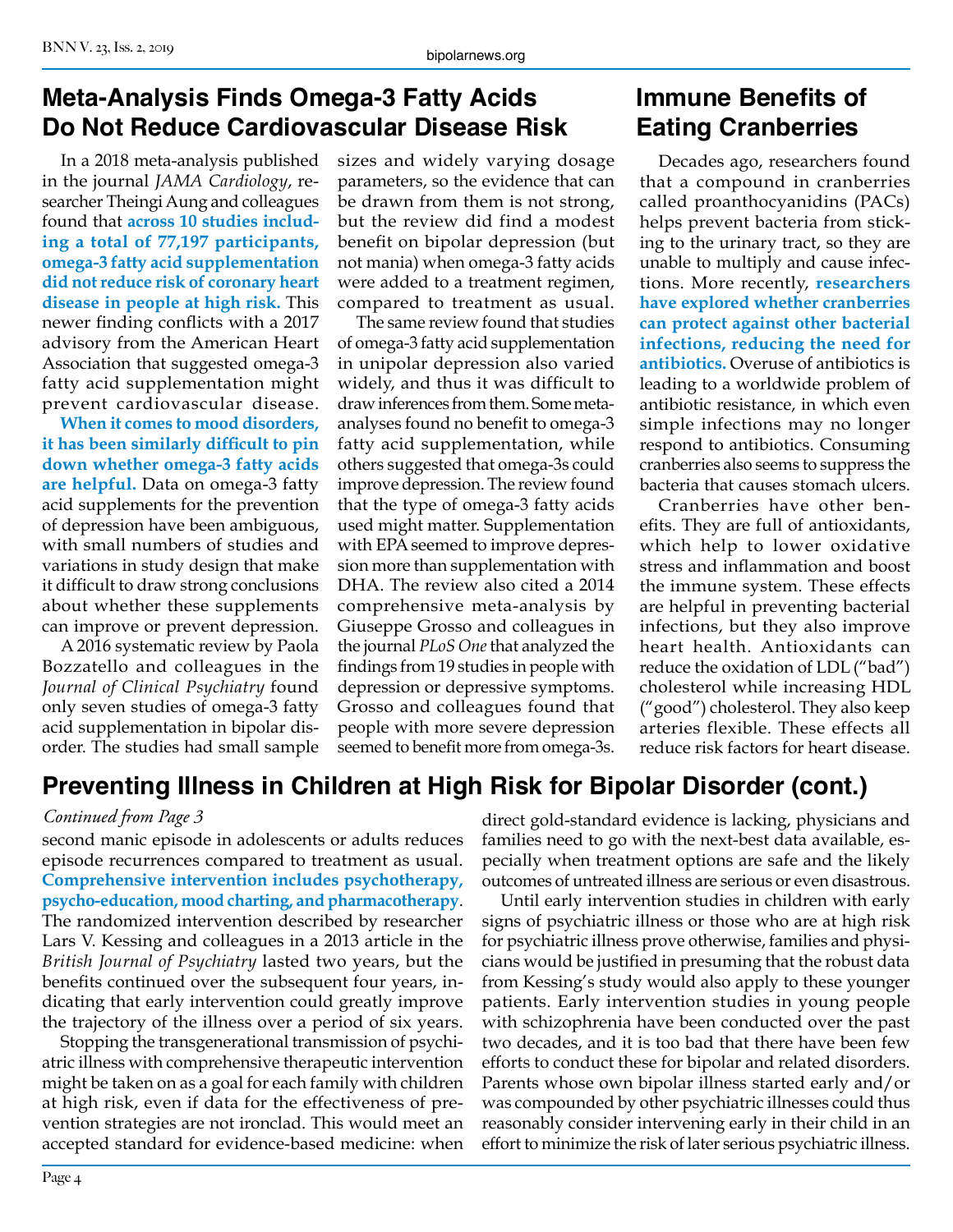## **Adolescents with Bipolar Disorder May Have Higher Levels of Vitamin D–Binding Protein**

A 2018 article by Brawnie Petrov and colleagues in the journal *Translational Psychiatry* suggests that adolescents with bipolar disorder have higher levels of vitamin D–binding protein than adolescents without a mood disorder. The researchers wrote that **vitamin D–binding protein "responds early to cellular damage by binding…structural proteins and activating inflammatory cells."** 

This pilot study suggests that measuring levels of vitamin D–binding protein could be a useful marker of bipolar disorder. The study was small, with only 12 participants who had bipolar disorder, 11 who had unipolar depression, and 13 with no mood disorder. The researchers hope to follow up with larger studies in adolescents and adults using blood that has already been collected from people with bipolar disorder.

Vitamin D–binding protein is not measured by a standard blood test. The study authors used a technique where they "fished" for inflammatory factors that might be linked to mood disorders. The researchers began by looking for a link between other inflammatory markers in the blood and bipolar disorder, which have repeatedly been found in other studies, but they did not find any such association. There also did not seem to be a link between bipolar illness and vitamin D levels in the blood, only vitamin D–binding protein levels.

It can be especially difficult to distinguish early bipolar disorder from unipolar depression, and if the results of this small study are replicated, a blood test might eventually help to identify people with bipolar disorder earlier.

## **Vitamin D Deficiency in Newborns Linked to Higher Risk of Schizophrenia in Adulthood**

A 2018 study by Darryl W. Eyles in the journal *Scientific Reports* found that newborns with vitamin D deficiency were more likely to develop schizophrenia later in life. The study made use of several Danish data depositories and had a large sample size of 2,602 participants. In this case control study, registries of patients treated for schizophrenia were matched up to preserved dried blood samples collected at their births, and these were compared to other dried blood samples from people without schizophrenia who shared the same sex and birthdate.

**The researchers divided participants into quintiles based on vitamin D levels at birth. Compared to those who fell into the fourth quintile, those in the lowest quintile were 44% more likely to be diagnosed with schizophrenia in adulthood.**  The researchers also determined polygenic risk scores for each participant, that is, they calculated schizophrenia risk based on the presence of various genes. The two processes together explained 1.2% of the variance in schizophrenia diagnoses.

Risk factors for vitamin D deficiency include being born in the winter or spring, living in high-latitude locations, spending early life in an urban setting, and being darker-skinned (especially in high-latitude locations). These risk factors are all correlated with decreased skin absorption of UV rays from the sun, which is how the human body produces vitamin D. The vitamin D receptor is expressed in the brain in areas that are relevant to schizophrenia, such as areas with a lot of dopamine activity, and each of the above risk factors also applies to schizophrenia.

As expected, participants born in the winter and spring had lower vitamin D levels. Participants whose parents had immigrated to Denmark had lower vitamin D than those with parents native to Denmark.

Newborns' vitamin D levels depend completely on their mothers' vitamin D levels, so Eyles and colleagues suggest that ensuring pregnant women have adequate vitamin D levels could prevent some cases of schizophrenia.

# **Vitamin D Has More Benefits Than Previously Thought**

Vitamin D has long been known as an important vitamin for bone health, preventing conditions such as osteoporosis and rickets. More recently, research suggests that vitamin D may also protect against conditions such as cancer, heart failure, diabetes, respiratory tract infections, and autoimmune disease.

Many Americans have low vitamin D or a vitamin D deficiency. The human body produces vitamin D in large amounts when the skin is exposed to ultraviolet B rays in sunlight. Vitamin D can also be absorbed from vitamin D–fortified foods such as dairy products, some orange juice, and cereals. Some foods such as fatty fish, beef liver, and egg yolks naturally contain some vitamin D, but it is difficult to get enough vitamin D just from consuming these foods.

Low mood or seasonal affective disorder (SAD), in which people feel depressed during winter periods of limited exposure to sunshine, have been linked to low vitamin D.

Other symptoms of low vitamin D vary but can include pain in the joints, bones, or muscles; fatigue; and breathing problems.

*Editor's Note: A few small studies have suggested that 1,500 IU per day of vitamin D supplements can help depressed mood, even in those with normal vitamin D levels. Several studies have indicated that children or adolescents with psychiatric disorders are especially likely to be vitamin D–deficient. Another study found that higher amounts of vitamin D (4,000 IU) could improve cognition in healthy volunteers more than lower doses could. Vitamin D also improved cognition in people with multiple sclerosis and in those with the autoimmune disease Hashimoto's thyroiditis.*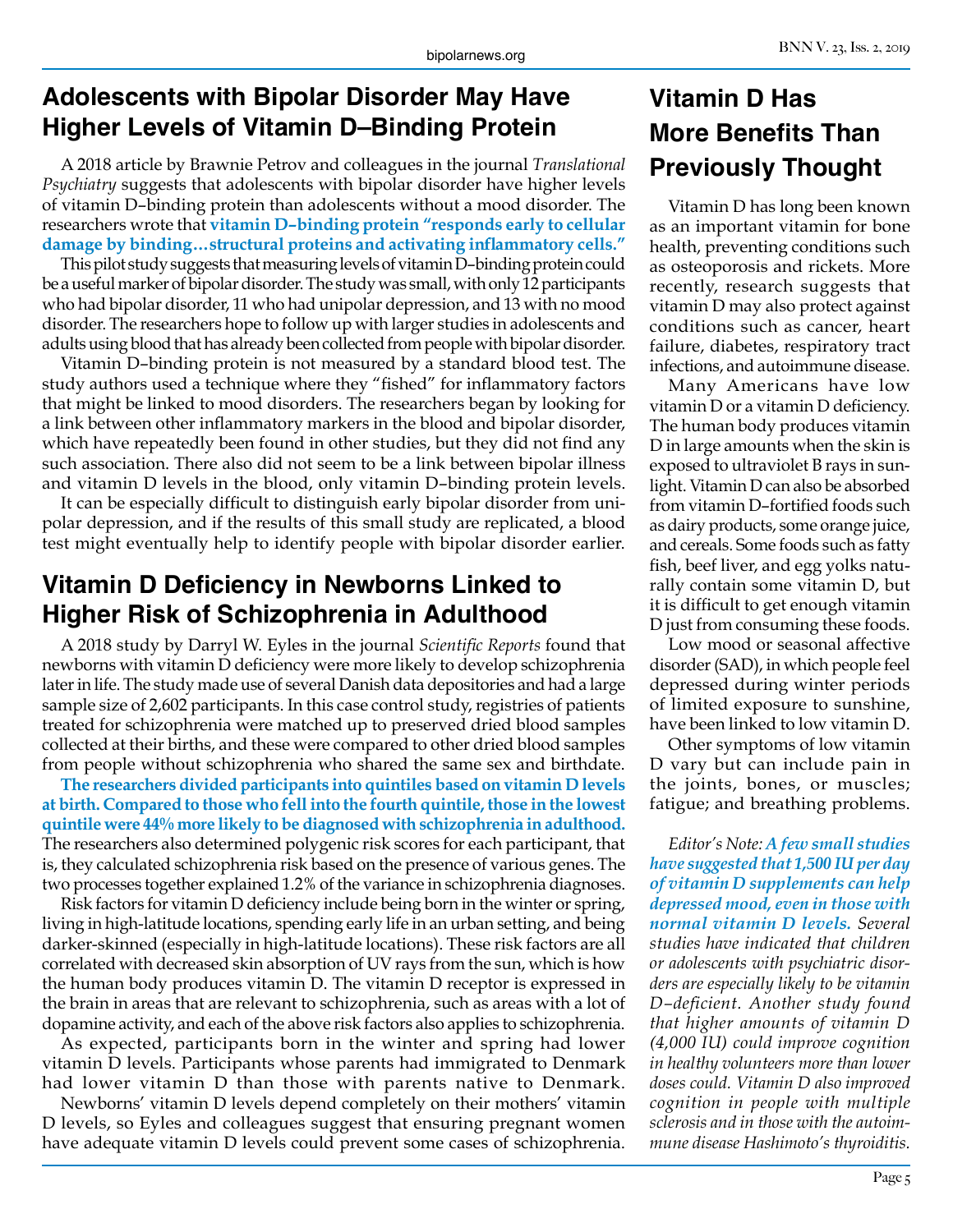# **Vitamin Methyl B12 Improved Autism Symptoms in Randomized, Placebo-Controlled Study**

In a 2016 article in the *Journal of the American Academy of Child and Adolescent Psychiatry*, Robert L. Hendren and colleagues described an 8-week study in which the vitamin methyl B12 improved symptoms of autism spectrum disorders in children.

**Fifty-seven children were randomized to receive either 75μg/kg of methyl B12 injected under the skin every three days or saline injections as a placebo instead. Methyl B12 improved the children's autism symptoms compared to placebo. The improvements correlated with increases in levels of the amino acid methionine in the blood and improvements in cellular methylation capacity.**  Children with autism spectrum disorders have reduced ability to methylate (i.e. add methyl groups to) DNA. The methylation process helps convert the toxic amino acid homocysteine into beneficial methionine. The children who received methyl B12 showed a reduction in homocysteine and a better ratio of methionine to homocysteine.

Homocysteine is bad for the heart, for cognition, and for fetal development, while methionine can help improve depression and is important to many cellular reactions. Converting homocysteine to methionine requires vitamin B12 and folate, another B vitamin found in foods such as green vegetables and beans.

Taking folate supplements can help make antidepressants more effective by aiding the methylation process. However, some people have a common variation in the MTHFR gene that makes it difficult for the body to make use of folate. These people would need to take the nutritional supplement L-methylfolate instead of regular folate to help in the conversion of homocysteine to sadenosylmethionine (SAMe, which acts as an antidepressant).

# **Rich Diet Reprograms Immune Cells in Mice**

A 2018 article by Anette Christ and colleagues in the journal *Cell* describes the process by which a Western diet can trigger changes to the immune system in mice. **The mice fed a calorically rich Western diet started to show systemic inflammation. Blood measures of inflammation returned to normal after the mice resumed their regular diet, but their immune responses remained heightened, as if the immune system had been trained to overreact.**

The vast majority of deaths in Western cultures are caused by noncommunicable diseases such as type 2 diabetes and cardiovascular disease, which have been linked to lifestyle factors such as diet and exercise. The immune system has two wings: one that responds to specific pathogens, and one that mounts general protection against infection and is triggered by immune signaling receptors. However, according to Christ and colleagues, in addition to reacting when microbes are present, this second wing may also respond to "sterile" danger signs, such as consumption of a Western diet. The immune system may become trained to react this way chronically, something that the

# **Eating Walnuts and Other Tree Nuts May Lower Cholesterol**

In a 2018 meta-analysis and systematic review published in the *American Journal of Clinical Nutrition*, researcher Marta Guasch-Ferré and colleagues shared their analysis of 26 studies of the effects of diets rich in walnuts on blood lipids and cardiovascular health. The studies included a total of 1059 participants. **The walnut-heavy diets were associated with lower total cholesterol, lower LDL ("bad") cholesterol, and lower triglyceride concentrations. They were also associated with lower apolipoprotein B, a component of LDL.**

When walnut-enriched diets were compared to American diets and Western diets, the benefits of the added walnuts on total cholesterol and LDL cholesterol were even more dramatic. The researchers described a Western diet as high in red and processed meats, highfat dairy products, processed and artificially sweetened foods, and with little intake of fruits, vegetables, fish, legumes, or whole grains.

Compared to control diets, the diets rich in walnuts did not cause weight gain or an increase in body mass index (BMI), and they also did not affect blood pressure.

The studies included in the meta-analysis lasted from four weeks to one year, with a mean length of 8 weeks. The amount of walnuts ranged from 15 to 108 grams per day. In most cases, participants were given whole walnuts to incorporate into whatever daily meal plan they were following, which in some cases was their usual diet and in others was an intervention diet such as a Mediterranean diet or a low-fat diet.

Another meta-analysis published in the *American Journal of Clinical Nutrition* in 2015 by Liana C. Del Gobbo and colleagues analyzed 61 studies about the effects of tree nuts on cholesterol and related measures, and similarly found that **eating tree nuts lowers total cholesterol, LDL cholesterol, ApoB, and triglycerides.** Del Gobbo and colleagues wrote, "The major determinant of cholesterol lowering appears to be nut dose rather than nut type." **Tree nuts include walnuts, pistachios, macadamia nuts, pecans, cashews, almonds, hazelnuts, and Brazil nuts.** *Continued on Page 7*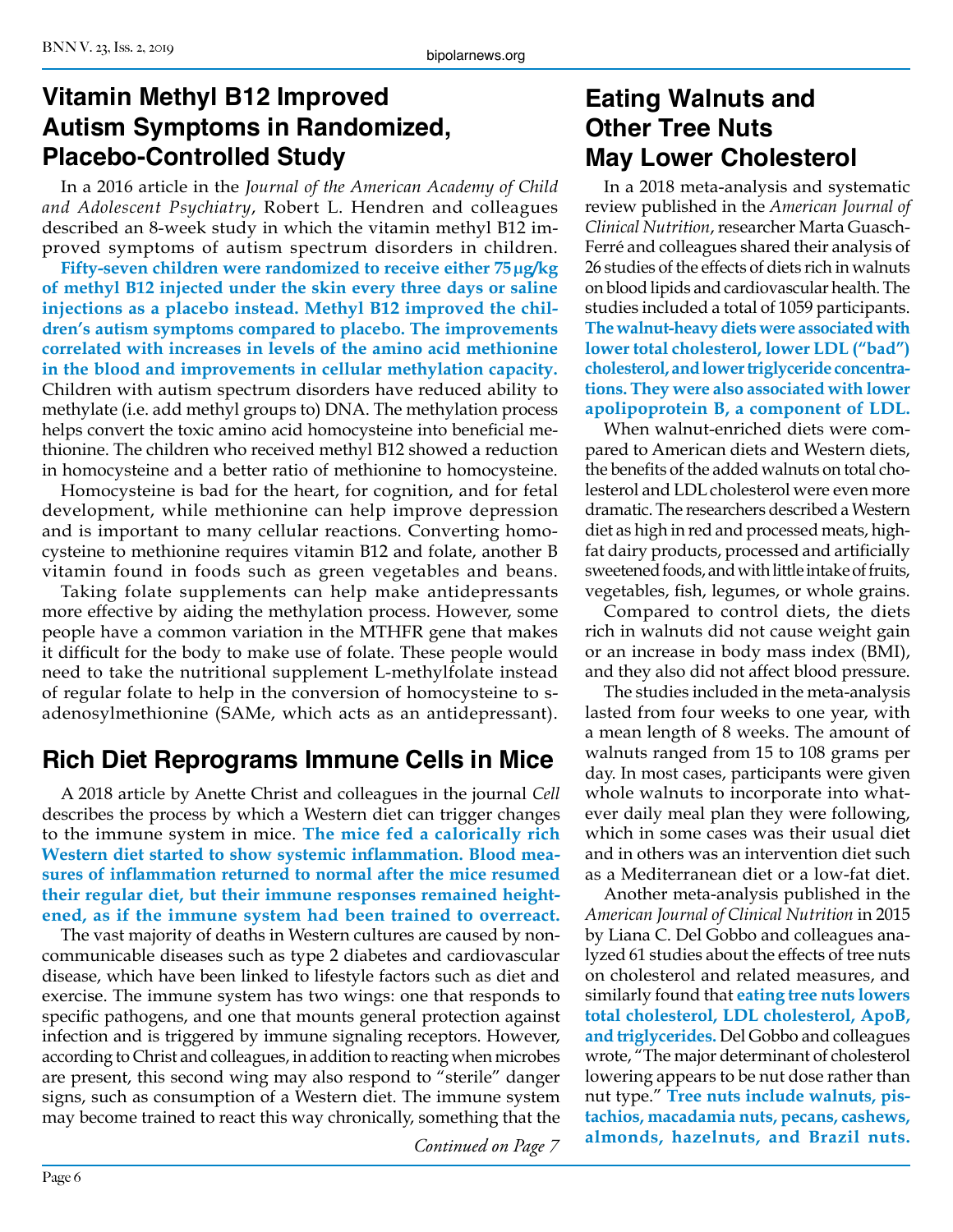# **Study in Mice Suggests that Compound in Turmeric May Reduce Anxiety and Promote Resilience to Stress**

Chronic stress is a risk factor for the development of mood and anxiety disorders. Researchers have begun to focus on how to promote resilience to stress. **Curcumin is a micronutrient found in turmeric that has anti-inflammatory and antidepressant effects and may promote such resilience.**

Researchers studying human depression often design studies to see how mice with chronic social defeat stress respond to various interventions. Mice who are repeatedly menaced by a larger mouse begin to show symptoms that resemble human depression, such as social avoidance, lack of interest in saccharin compared to plain water (a stand-in for loss of enjoyment or anhedonia in humans), and anxiety.

In a 2018 article in the journal *Neuropsychopharmacology*, researcher Antonio V. Aubry and colleagues

described the effects of curcumin on mice undergoing chronic social defeat stress. Mice who were given a diet that consisted of 1.5% curcumin showed a 4.5-fold increase in resilience to social defeat stress, measured by their performance during a test of social interaction. Among the 129 mice in the study, 64% showed the increase in resilience, the remaining 36% did not respond to the curcumin diet and had the normal 'depressed' response. The mice who responded well to curcumin released less of the stress hormone corticosterone, and they also had lower levels of the inflammatory marker IL-6.

All of the mice on the curcumin diet showed reduced anxiety during tests that forced them to travel through open spaces (when they prefer to stay in more enclosed spaces or move along the edges of an enclosure).

# **Western Diet Reprograms Immune Cells in Mice**

#### *Continued from Page 6*

researchers believe may trigger inflammation in noncommunicable diseases.

The Western diet triggered epigenetic changes to the mice's immune system. Epigenetic changes are ones that affect the structure of DNA, for example how tightly it is packaged. In the case of the Western diet, these changes resulted in a heightened immune system that launched strong inflammatory responses in reaction to even small stimuli. Myeloid cells from bone marrow were reprogrammed to proliferate and provide a stronger immune response.

us online?

The researchers also took human monocyte cells trained with LDL ("bad") cholesterol and stimulated them with lipopolysaccharide (an inflammatory compound made of fat and sugar). The cells showed a heightened immune reaction similar to that seen in the mice.

Mice genetically engineered to lack the inflammasome NLRP3, which activates inflammatory responses, did not show the systemic inflammation or the enhanced myeloid activity when fed the Western diet, so Christ and colleagues believe NLRP3 may play an important role in mediating the immune response to the Western diet.

Have you visited<br>us online?<br>**bipolarnews.org** 

# **Red Meat Interacts with Bacteria in the Gut to Raise Heart Disease Risk**

A 2018 study by a group of researchers at the Cleveland Clinic have clarified the way that a diet heavy in red meat may lead to heart disease. The research centers on trimethylamine N-oxide (TMAO), a gut bacteria byproduct that is formed during digestion. **When gut bacteria digest choline, lecithin, and carnitine, nutrients that are common in certain animal products and red meat, TMAO is produced.**

In an article by Robert A. Koeth and colleagues in the *European Heart Journal*, the researchers show that diets that rely on red meat as the main protein source lead to more circulating TMAO than diets in which white meat or something other than meat is the primary source of protein. They found that in people who eat a lot of red meat, the kidneys are less efficient at expelling TMAO, and levels creep even higher. **High levels of TMAO have been linked to hardening and narrowing of the arteries (atherosclerosis) and heart disease complications.** High levels of TMAO in the blood can be a predictor of heart attack, stroke, and death.

The study of 113 participants consisted of three different diets that each participant followed in random order (with a washout period in between each diet). A month of eating a diet in which red meat was responsible for at least 25% of participants' daily calories led to higher levels of TMAO in the blood and urine. TMAO increased threefold during the red meat diet periods compared to periods in which white meat or non-meat protein were the source of those calories, and in certain participants, TMAO increased as much as tenfold. When participants stopped eating the red meat diet, their TMAO levels fell over the following month.